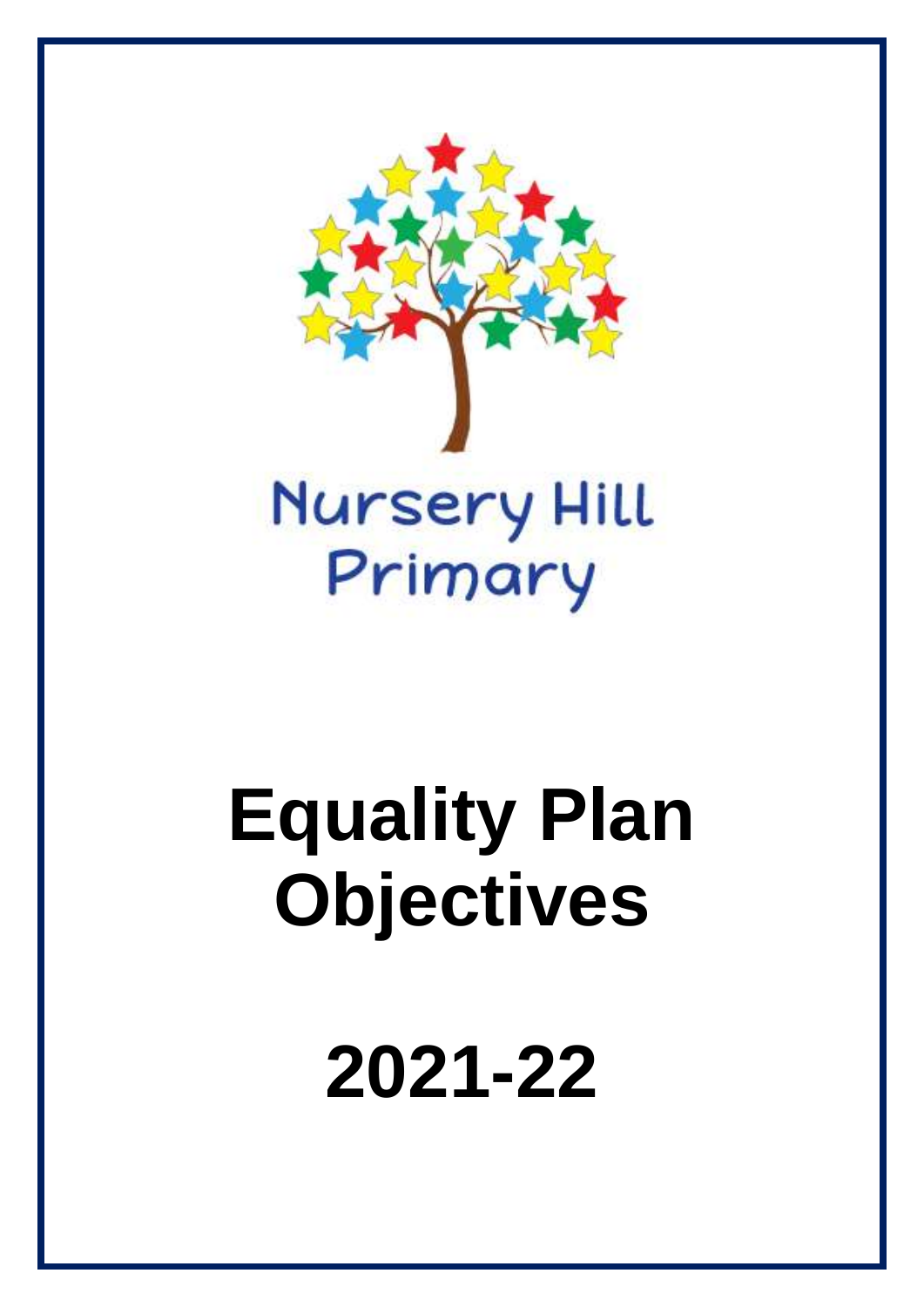| <b>OBJECTIVE</b>                                                                                                            | <b>ACTION</b>                                                                                                                                                                  | <b>HOW will the impact</b><br>be monitored                         | <b>WHO is responsible</b><br>for implementing it | <b>WHEN</b> | <b>SUCCESS CRITERIA</b>                                                                                                                                                                                                      |
|-----------------------------------------------------------------------------------------------------------------------------|--------------------------------------------------------------------------------------------------------------------------------------------------------------------------------|--------------------------------------------------------------------|--------------------------------------------------|-------------|------------------------------------------------------------------------------------------------------------------------------------------------------------------------------------------------------------------------------|
| To ensure that all<br>stakeholders continue<br>to be aware of and<br>comply with the Public<br>sector Equality Duty<br>2010 | <b>Publish and Promote</b><br>Equality through the<br>school Website,<br>newsletter, assemblies<br>and staff meetings                                                          | Talking to parents about<br>their awareness of the<br>policy.      | SLT/Governors and all<br>class teachers          | Ongoing     | Staff are familiar with<br>the policy and the plan<br>and ensure that they<br>implement them when<br>planning lessons, trips,<br>classroom displays. Etc.<br>Parents are familiar with<br>the plan via the school<br>website |
| To ensure that all<br>pupils are given the<br>opportunity to make a<br>positive contribution<br>to the life of the school   | Ensure that pupils<br>continue to be involved<br>through involvement<br>with school council,<br>participating in<br>assemblies, contributing<br>towards fundraising<br>events. | Representation will be<br>monitored by race,<br>gender, disability | SLT and all class<br>teachers                    | Ongoing     | There is a fair diversity<br>of children contributing<br>to school life                                                                                                                                                      |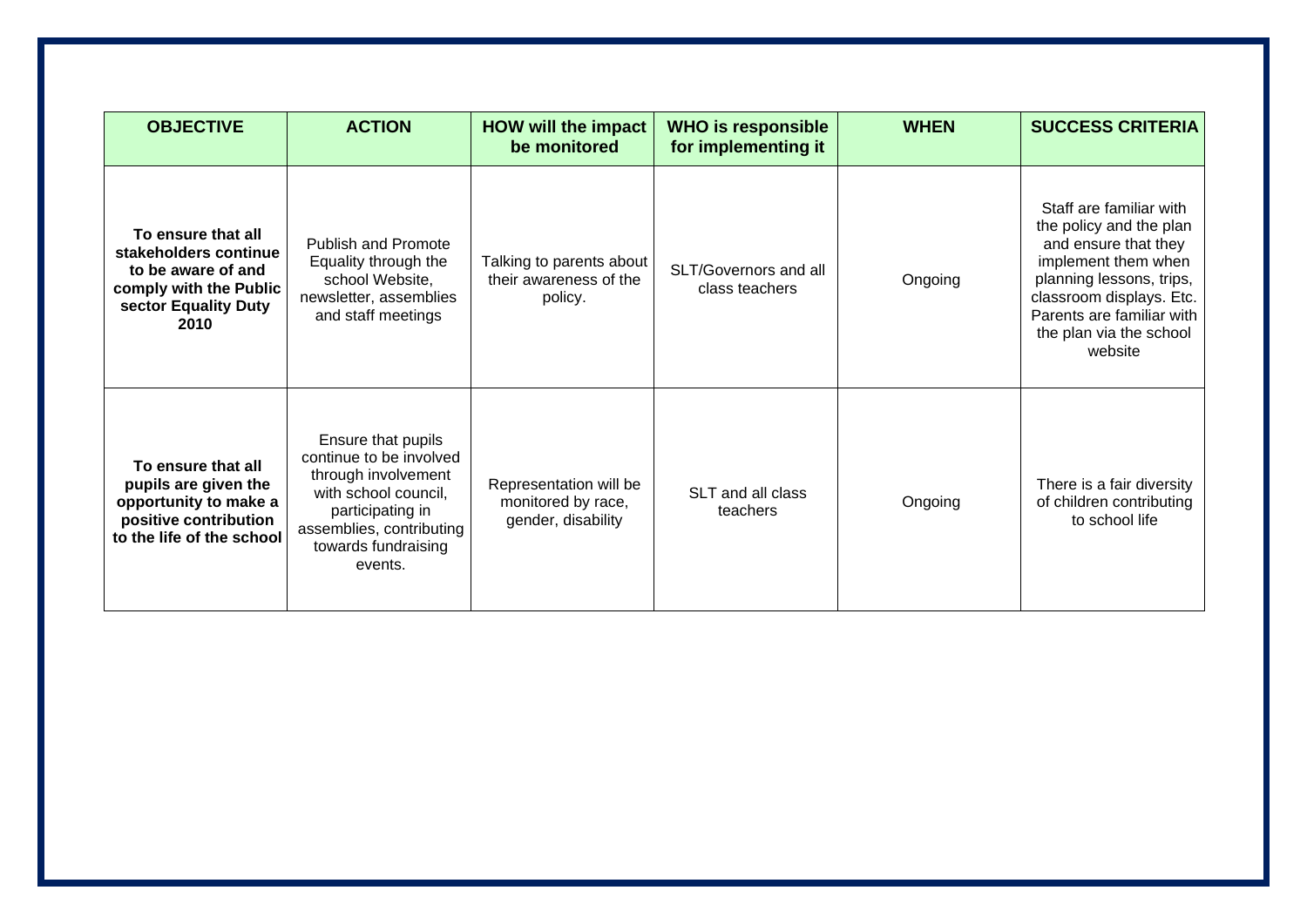| To ensure that all<br>children are able to<br>access the full<br>curriculum within and<br>outside of school<br>through use of<br>reasonable | Risk assessments will<br>continue to be carried<br>out for trips and<br>appropriate support put<br>into place in place to<br>ensure that pupils are<br>able to fully engage in<br>the activity Monitor after | All children will be<br>monitored by teaching<br>staff and the SLT<br>throughout the year to<br>ensure that they have<br>had full access to the<br>curriculum.<br>Additional support and                 | SLT/Governors and all<br>class teachers | Ongoing                                                                  | All children have full<br>access to the curriculum                                                                     |
|---------------------------------------------------------------------------------------------------------------------------------------------|--------------------------------------------------------------------------------------------------------------------------------------------------------------------------------------------------------------|----------------------------------------------------------------------------------------------------------------------------------------------------------------------------------------------------------|-----------------------------------------|--------------------------------------------------------------------------|------------------------------------------------------------------------------------------------------------------------|
| adjustments                                                                                                                                 | school activities and<br>ensure that there is<br>opportunity for all                                                                                                                                         | resources will be put<br>into place for those<br>children who struggle<br>with access                                                                                                                    |                                         |                                                                          |                                                                                                                        |
| To eliminate all<br>incidents of racism<br>and bullying                                                                                     | Identify, respond and<br>report incidents of<br>racism and bullying as<br>outlined in the policy<br>Report figures to the<br>authority/GB on a termly<br>basis                                               | The SLT and GB will<br>see data collected to<br>assess the schools<br>response to incidents                                                                                                              | SLT/Governors                           | Termly reports to LA<br>December, April, July                            | All incidents of<br>racism/bullying are dealt<br>with appropriately.<br>Number of reported<br>incidents reduced        |
| To ensure that all<br>pupils are making at<br>least expected<br>progress                                                                    | Monitor and analyse<br>pupil achievement by<br>ethnicity, gender<br>disability and pupil<br>premium and act upon<br>any underperforming<br>groups by putting in<br>appropriate support                       | Half termly assessment<br>and pupil progress<br>meetings.<br>Monitoring of children's<br>work, pupil<br>conferencing,<br>appropriate intervention<br>support put into place.<br>Monitoring of attendance | Assessment Ldr<br>SLT/GB                | Ongoing throughout the<br>year<br>Pupil progress meetings<br>half termly | All groups within school<br>will be making at least<br>expected progress from<br>their starting points                 |
| To raise awareness of<br><b>SMSC throughout the</b><br>school                                                                               | Promote SMSC<br>development through all<br>aspects of the<br>curriculum with<br>particular emphasis to<br>equality and diversity.                                                                            | Assemblies, Guests to<br>the school, Fund raising<br>awareness, planning,<br>scrutiny, PSHE lessons                                                                                                      | SLT/GB<br>SMSC/RE Ldr<br>All staff      | Ongoing                                                                  | All children feel included<br>in all aspects of school<br>life and have<br>understanding and<br>empathy towards others |